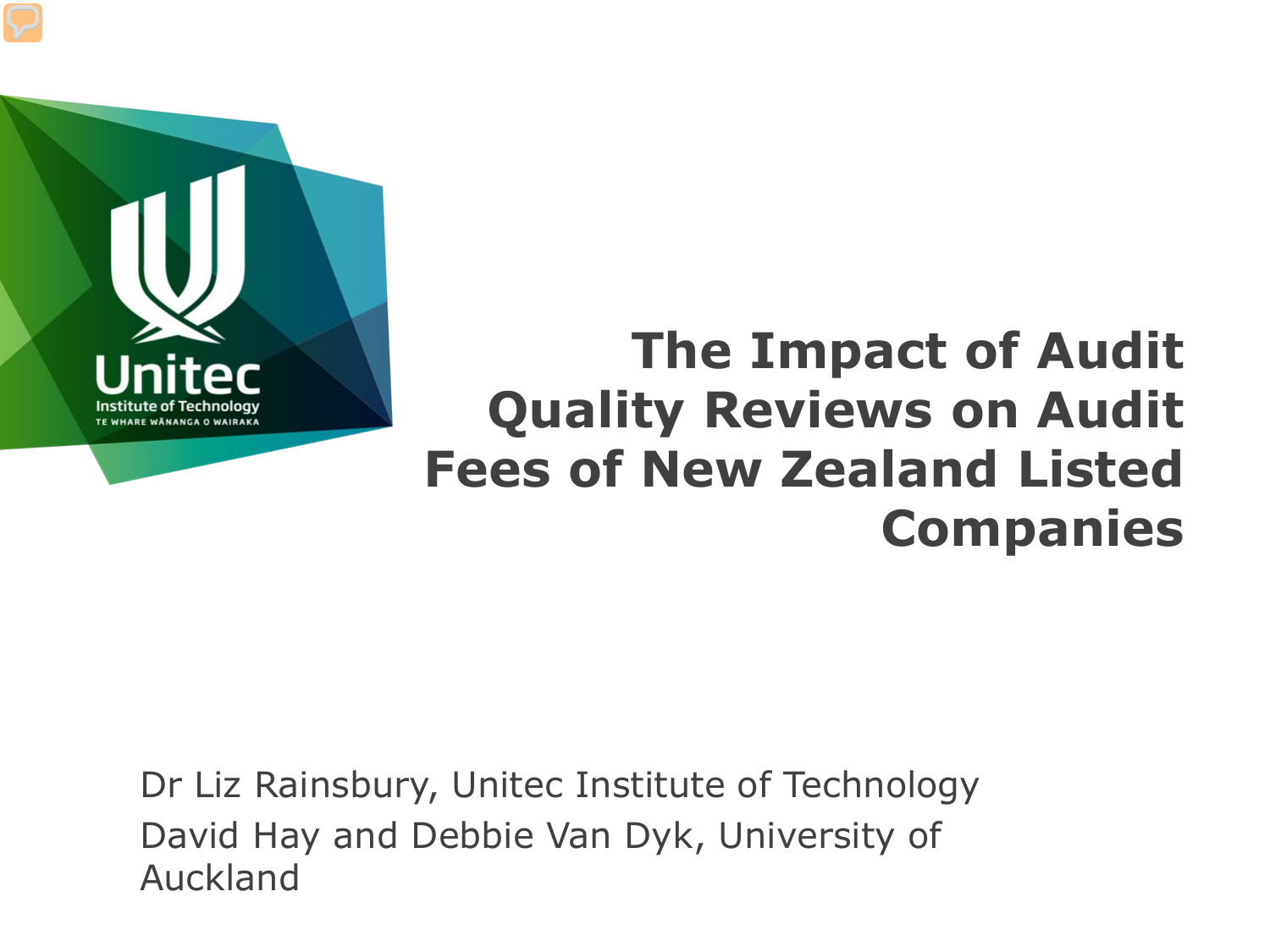## Objective and Contribution

- This study examines the impact of audit quality reviews by the Financial Markets Authority (FMA) on the audit fees charged by auditors of New Zealand listed companies
- The various impacts of audit regulation have been researched extensively in the United States but are under-researched in other jurisdictions
- New Zealand's inspection scheme differs from other countries e.g., size and public disclosures. It is therefore important to consider the effects of public oversight. In this way the study contributes to the international literature on the impacts of audit regulation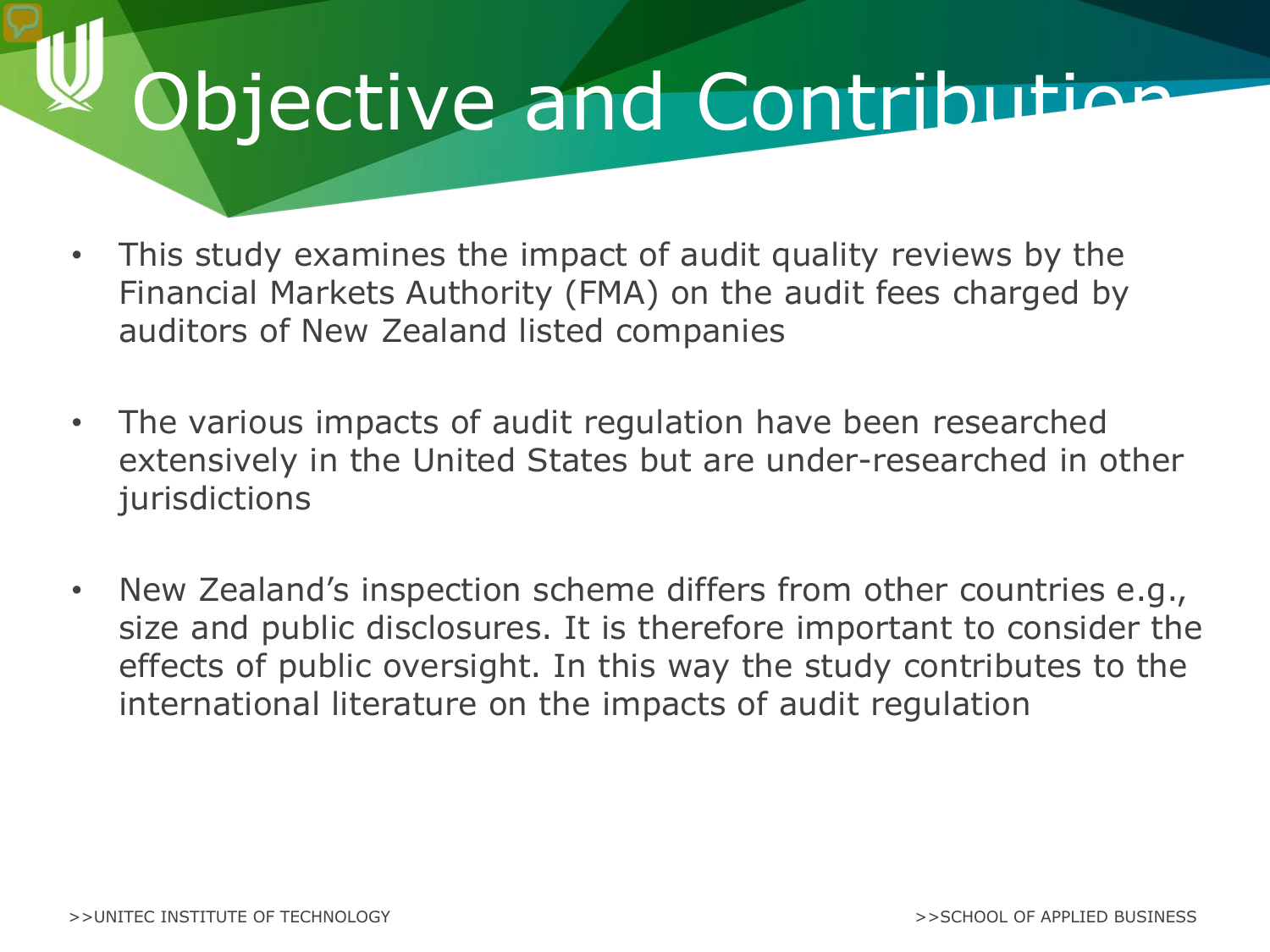# Literature Review - Themes

### **Audit Deficiencies**

- Declined significantly after subsequent inspections for all audit firms
- Higher number of deficiencies for smaller audit firms
- Negative consequences for audit firms with deficiencies –dismissal, resignation from audit, or deregistration

#### **Quality Indicators of Inspected Audit Firms Compared with Other Audit Firms**

- Greater number of going concern opinions and material weaknesses
- Quality of earnings of firms audited by inspected audit firms are higher
- Quality of earnings of firms of inspected audit firms with deficiencies are lower

#### **Inspection Regimes**

• Financial reporting quality of companies is higher in countries that have independent inspections compared with companies in countries with no inspections.

#### **Audit Fees**

- Higher for audit firm inspected annually,
- >>UNITEC INSTITUTE OF TECHNOLOGY Audit firms with deficiencies - some conflicting evidence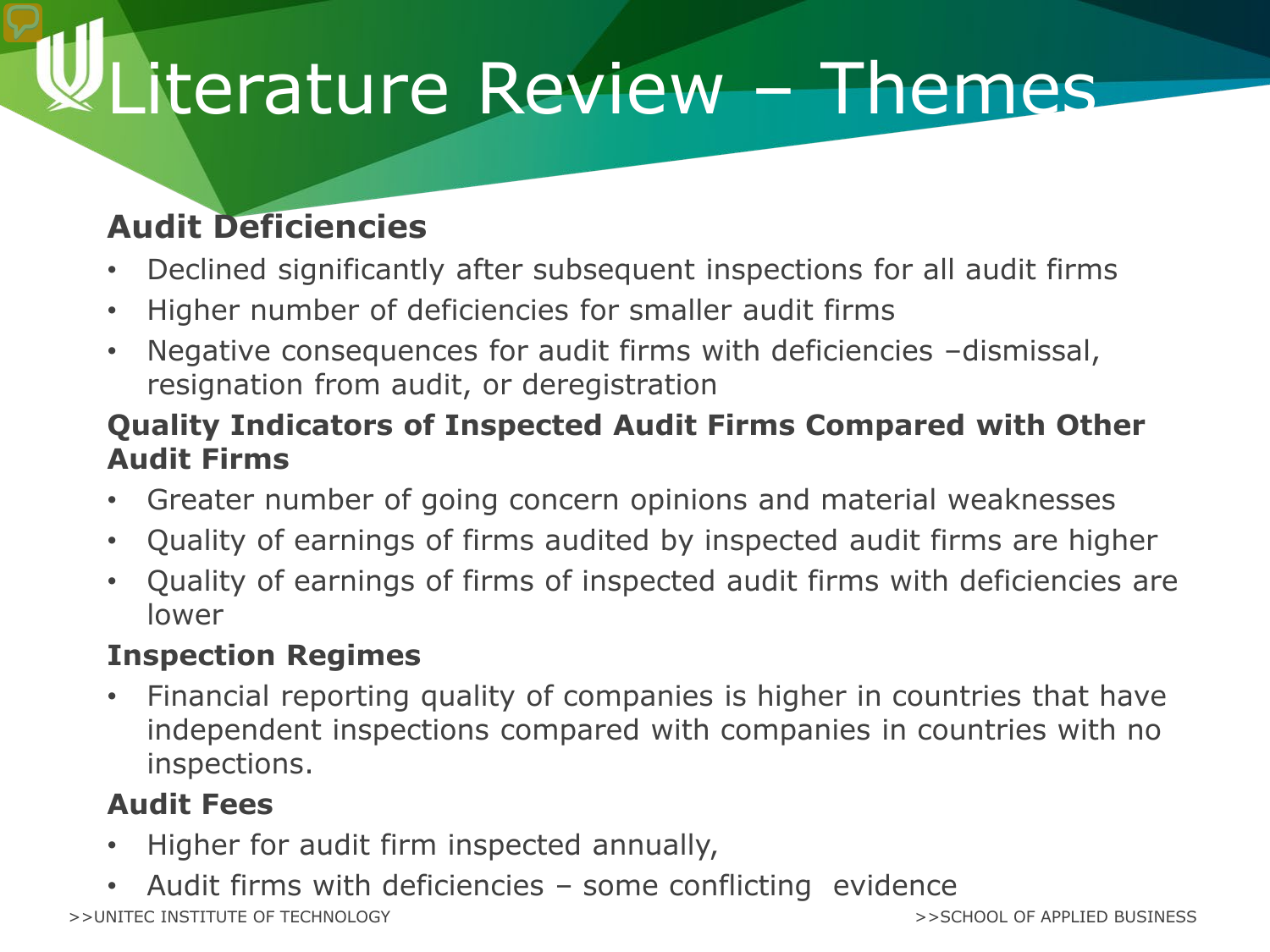### Hypotheses

**H1: The introduction of FMA audit quality reviews did not increase the audit fees of New Zealand listed companies**.

**H2 The introduction of FMA audit quality reviews increased the audit fees of smaller New Zealand listed companies relative to larger companies.**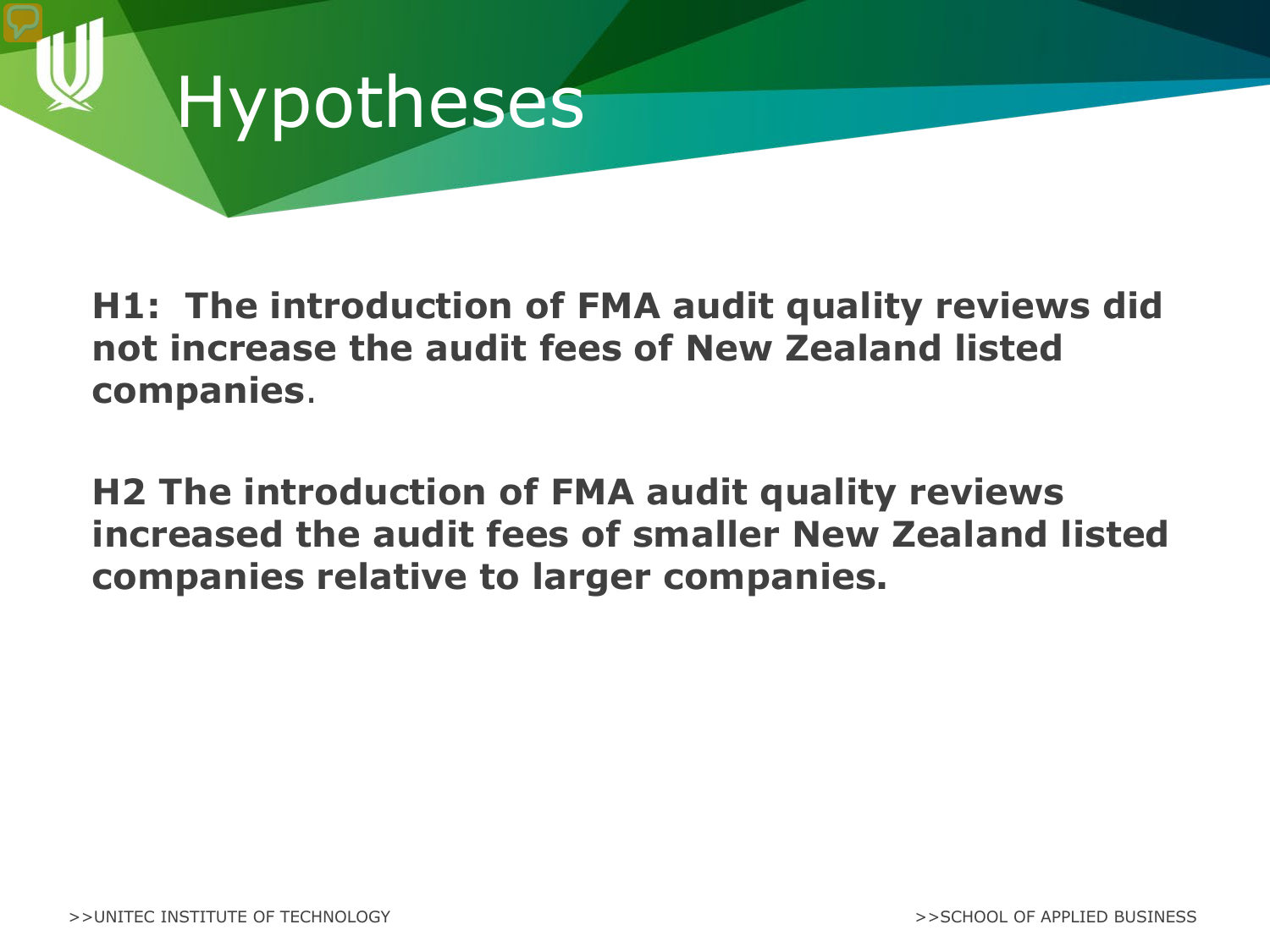### Data and Model

- Audit fee data hand collected from 2009 to 2016 for 103 NZ listed companies
- Data split into pre–inspections (2009 to 2011) and postinspections (2013 to 2016)
- Panel data fixed effects regression audit fee model

 $LAF = a_0 + a_1$  *POST* +  $a_2$  *LogAssets* +  $a_3$  *LogSeg* +  $a_4$  *Foreign* + α5*InvRec* + α6*ROA* + α7*Loss* + α8*Lev* + α9*Current* + α10*Opinion* + α11*Busy* + α12*LogNasf* + α13*Big4* + *Fixed Effects* + e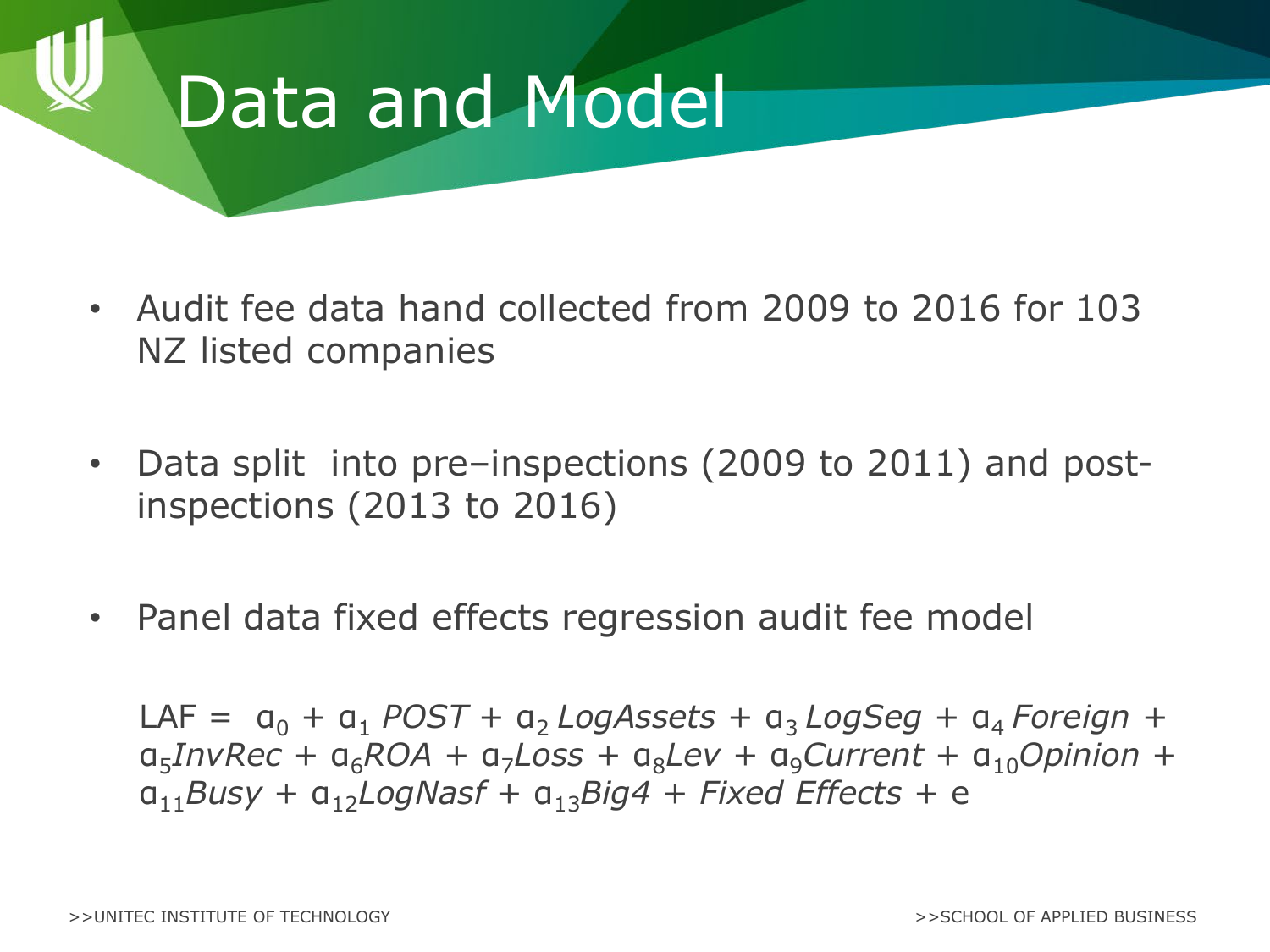Sample

|                           | n(%)             | <b>PWC</b>  | <b>KPMG</b>      | <b>Deloitte</b> | Ernst &<br>Young | <b>Other</b>   |
|---------------------------|------------------|-------------|------------------|-----------------|------------------|----------------|
| Consumer discretionary    | 15(14)           | 8           | 4                | 1               | ı                |                |
| Consumer staples          | 19 (18)          | 7           | $\overline{4}$   | 3               | 3                | 2              |
| Energy                    | 3(3)             |             | $\overline{2}$   | $\overline{0}$  | $\mathbf 0$      | $\mathbf 0$    |
| Financials                | 2(2)             |             | $\overline{0}$   | $\mathbf 0$     | $\overline{0}$   | 1              |
| Health care               | 12(12)           | 7           | $\boldsymbol{0}$ | 3               | $\overline{2}$   | 0              |
| Industrial                | 18(17)           | 7           |                  | 5               | 4                |                |
| Information technology    | 11(11)           | 4           | 3                | 1               | 2                | 1              |
| <b>Materials</b>          | 4(4)             | 1           | $\overline{0}$   | 1               | 1                |                |
| Real estate               | 8(8)             | 4           |                  | 1               | $\overline{2}$   | $\overline{0}$ |
| <b>Telecommunications</b> | 3(3)             | 0           | 3                | $\overline{0}$  | $\overline{0}$   | $\mathbf 0$    |
| <b>Utilities</b>          | 8(8)             |             | 3                | 3               |                  | 0              |
| <b>Total</b>              | 103<br>$(100\%)$ | 41<br>(40%) | 21<br>$(20\%)$   | 18<br>(17%)     | 16<br>(16%)      | 7<br>(7%)      |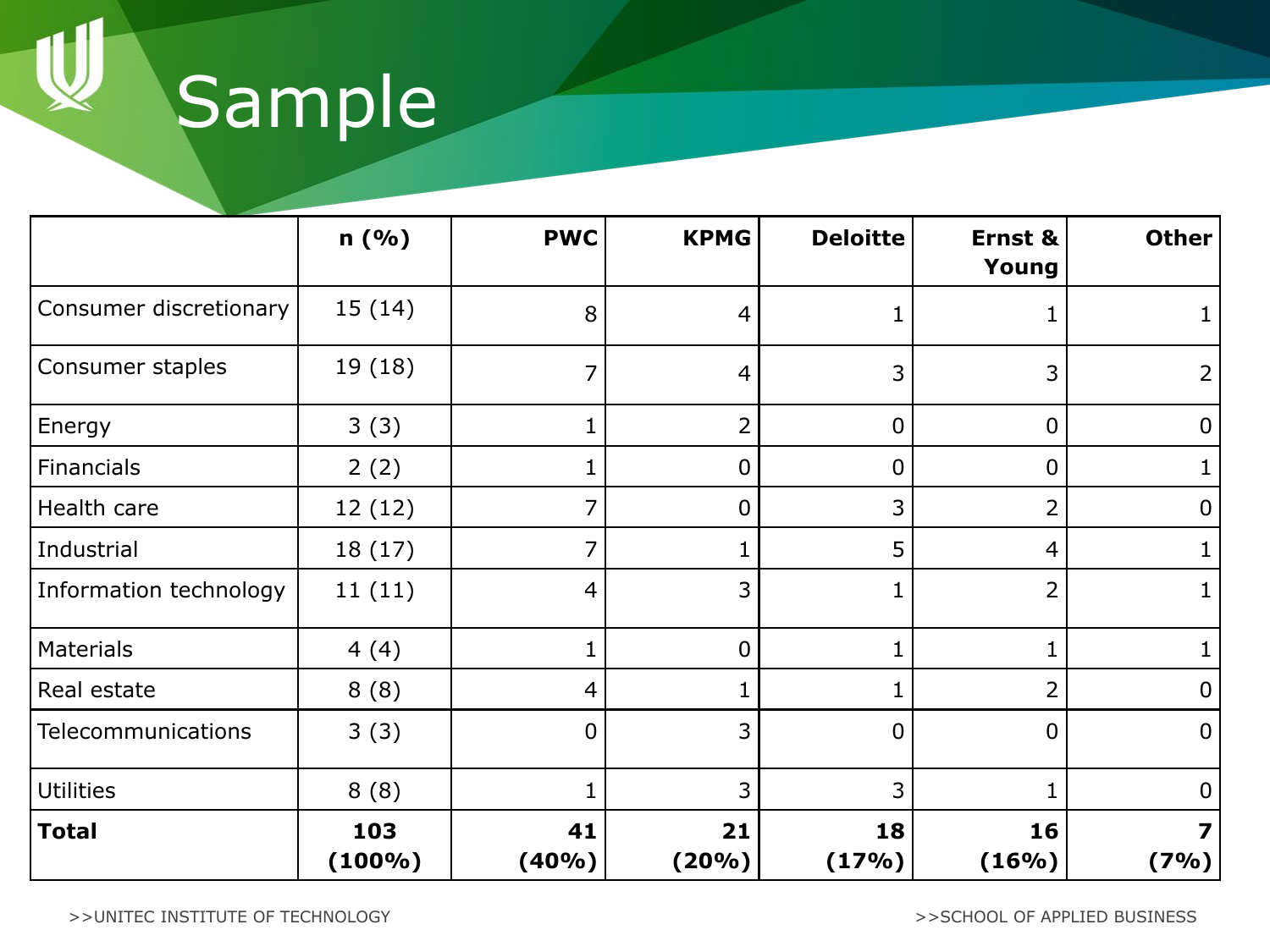### Audit Fees Descriptive

| <b>Overall Mean</b>                          | \$306,402                |                            |
|----------------------------------------------|--------------------------|----------------------------|
| <b>Overall Median</b>                        | \$154,000                |                            |
| <b>Compound Annual</b><br><b>Growth Rate</b> | <b>Mean</b><br>2009-2016 | <b>Median</b><br>2009-2016 |
| Overall                                      | $-1.6%$                  | 2.8%                       |
| Large audit clients                          | $-2.7\%$                 | $-1.2%$                    |
| Small audit clients                          | 2.7%                     | 10.5%                      |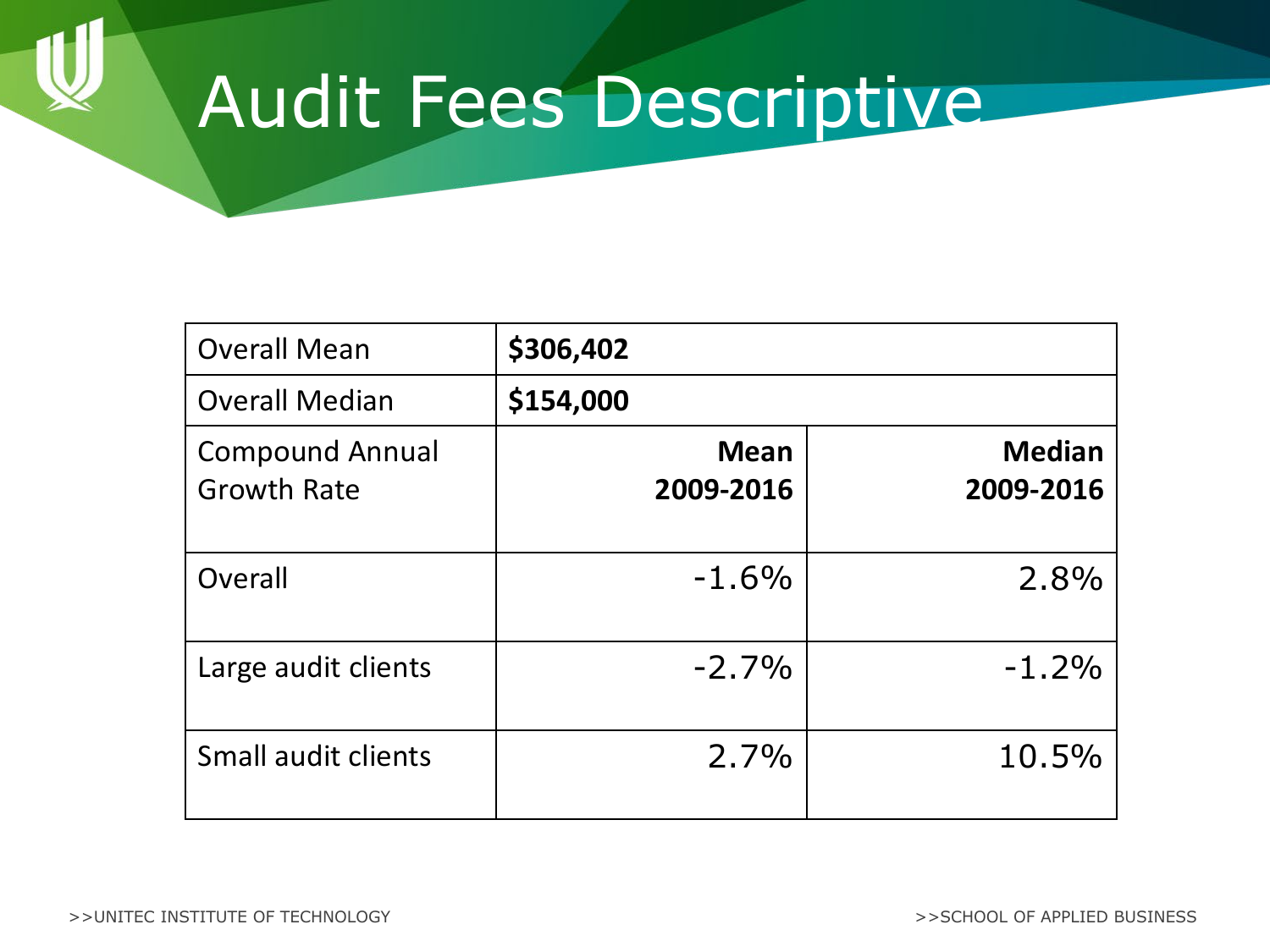## Results and Conclusion

### **Based on Regression Results**

Audit fees increased by an estimated 9.5% overall for listed companies.

H1 the null hypothesis is rejected

Audit fees of small listed companies increased by an estimated 14.9%

For large companies the coefficient POST was positive but but not statistically significant

H2 is supported

>>UNITEC IN**STITUTE** OF TECHNOLOGY The introduction of mandatory audit quality reviews has had greater economic consequences for smaller listed companies which have had a significant increase in audit >>SCHOOL OF APPLIED BUSINESS